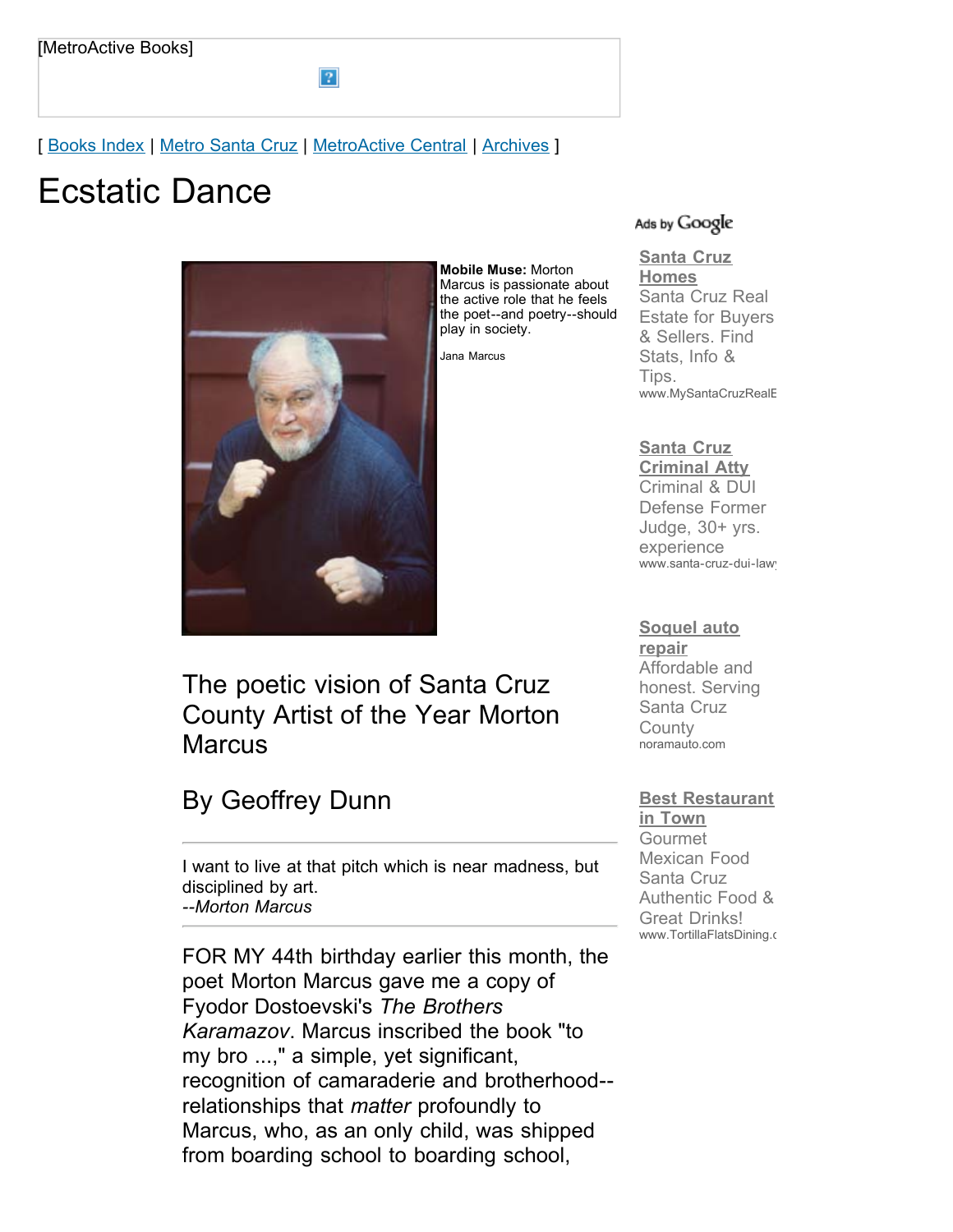without any sense of family or place.

"That book, I think, should be like everyone's bible," Marcus explains in his rasp of a voice that still bears strong traces of his Brooklyn roots. "Because it tells them where they are in the 20th century, what the problems are in the 20th century reduced to the personal. It is done in such a way that it just hits your head and hits your heart and becomes an overwhelming experience."

One of the characters in *Brothers* is a visionary holy man named Father Zossima. Irascible and arrogant in his youth, Zossima experiences a powerful transformation in the novel, one in which he sheds the trappings of ego and self, until finally, in full humility and with unrelenting gratitude for the earthly bounty he had been graced with, he gets down on his knees and kisses the ground.

Marcus' life was irrevocably changed by that literary realization.

"I searched a long while to find a place where I could perform such an act," Marcus declares. "For me, Santa Cruz is that place. I have lived all the tragedies and all the joys of my life here."

## Weep With Wings

IN THE LITTLE more than three decades since Marcus first arrived in Santa Cruz and declared the then rough-hewn seaside town his home, he has kissed the community as poet, teacher, father, husband, lover, friend, fighter, film historian, essayist, political activist and union organizer. He has become so intimately entwined with the cultural and social fabric of Santa Cruz County that it is hard to imagine it without him.

He has published seven books of poetry--for which he has received an international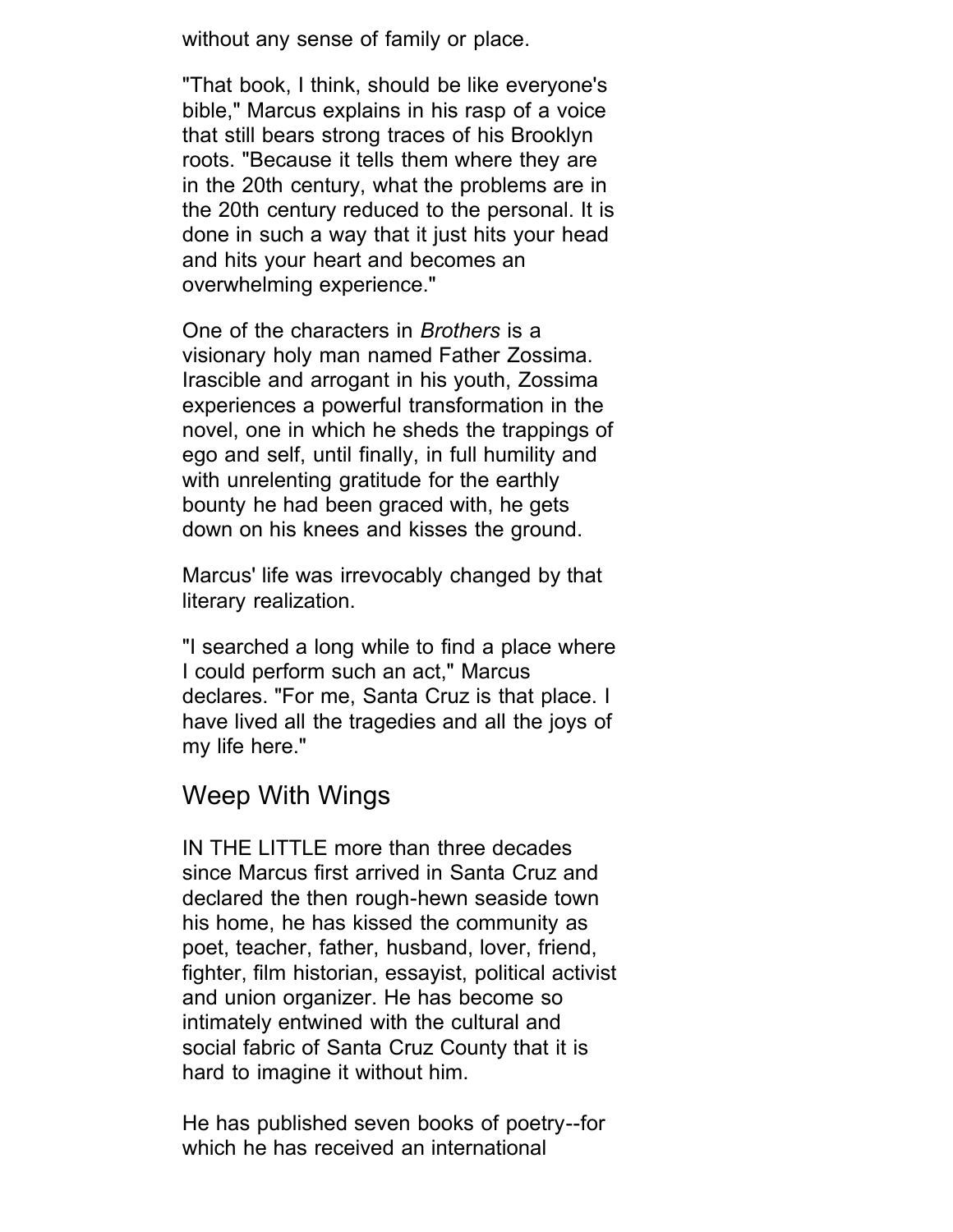reputation--along with a popular novel. More than 400 of his poems have been included in literary journals around the world, and he has been collected in 75 poetry anthologies, including the seminal *Young American Poets*.

His work, driven by concrete imagery and internal word play, has been influenced, he says, by the likes of the Russian masters (Chekhov, Dostoevski, Isaac Babel); by Rabelais and "the idiot savants"; by Vasko Popa, Neruda and Cervantes; by Su Tung-po and Chuang Tzu; and by Phillip Levine and Eduardo Galeano among his contemporaries- -and a host of others.

"I'm Jewish," Marcus notes, "but I'm Russian-Jewish, and I've always identified with the Russian part of me, and I'm not American. This is really a WASP country, and so many people misunderstand me--misunderstand my intensity, misunderstand my emotionality. I am really Slavic in temperament, and I try to devour the world and the world could destroy me and I could weep with its wings and I could laugh with its wings and that was how I was going to face the world in my poetry."

Writer and filmmaker Andrei Codrescu has written that Marcus "is the kind of priest-poet who, like Peguy or Jacob, gets to the Light by tearing up the universe in ecstatic dance." Novelist Al Young has called him "one of America's hidden literary treasures," while Pulitzer Prize-winner Charles Simic labeled him "one of the most readable and moving poets of our generation."

His daughter, photographer Jana Marcus (who took the pictures for this article), calls him simply "a sage."

With an actor's sense of the dramatic inspired by the young Brando, Marcus is a spellbinding reader, and he has been invited to give readings throughout the U.S., Europe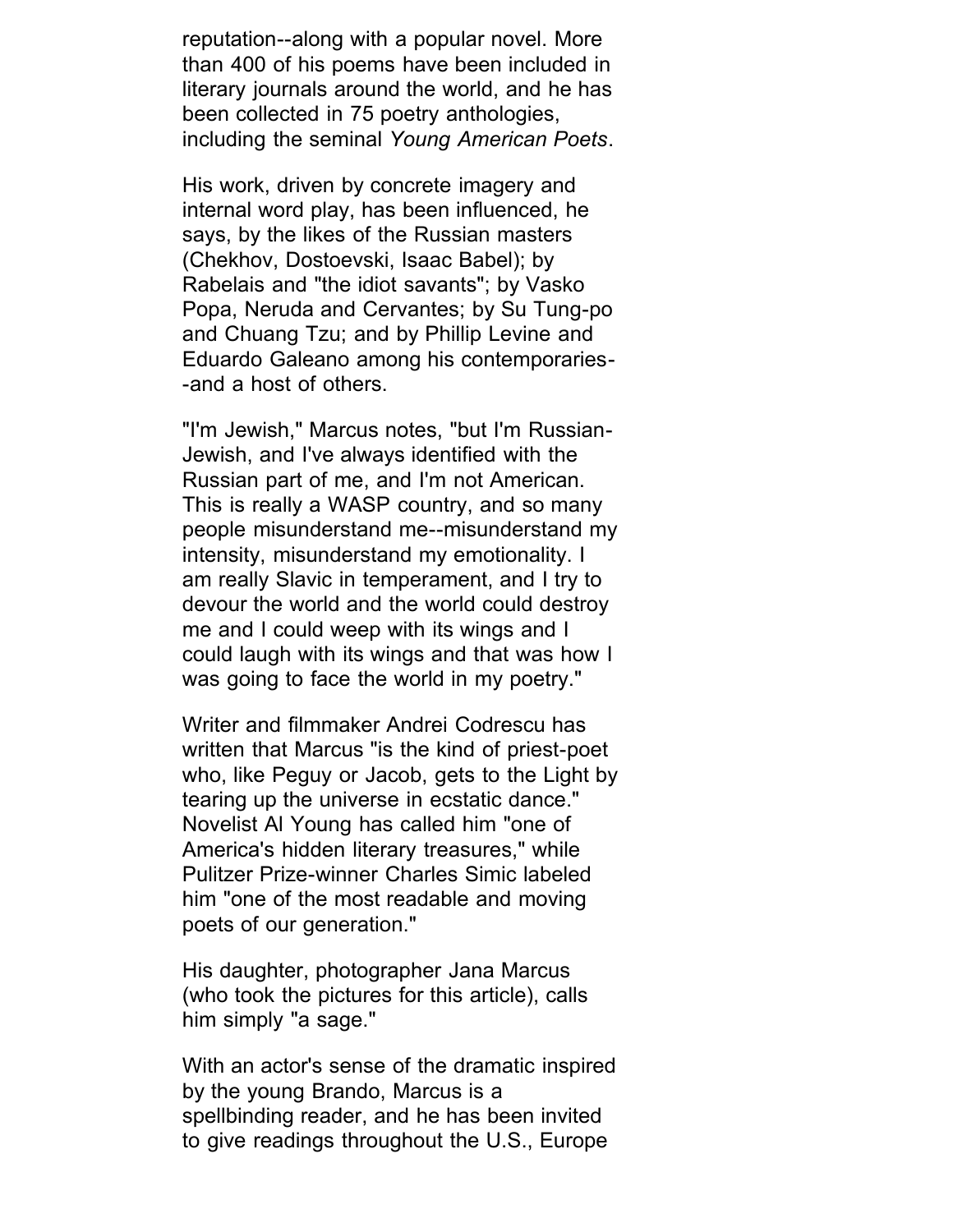and Australia.

In addition to his poetic output, Marcus taught English and film for 30 years at Cabrillo College, during which time he influenced a generation of Santa Cruz poets and film aficionados. He is currently serving as a television host for KRUZ's *Cinema Scene* (TCI Channel 3), while *Movie Milestones*, a 16-part documentary series that he wrote and co-produced with Stuart Roe, appears weekly on Community Television of Santa Cruz County (Channel 72).

Twice each month on Saturday mornings, he conducts film discussions at the Nickleodeon Theater, and he was recently honored by Santa Cruz Friends of the Library, which produced a poster featuring one of his poems and the artwork of James Aschbacher. He hosts a poetry show on KUSP-FM radio, and is coordinating this year's Pacific Rim Film Festival.

You can even see one of his poems on local buses as part of county Parks and Recreation's "Mobile Muse" program. The guy's poetry literally gets around.

For all of these artistic contributions to the community and more, Marcus has been named Artist of the Year by the Santa Cruz County Arts Commission. On April 30, at the Museum of Art & History, Marcus will present a retrospective reading of his work in recognition of this honor.

"This is really an important award," Marcus acknowledges. "First off, it puts me in company with three other writers who have been so honored: Adrienne Rich, Jim Houston and William Everson. Second, I think it's important to be recognized by my own *community*."

Marcus is passionate about the active role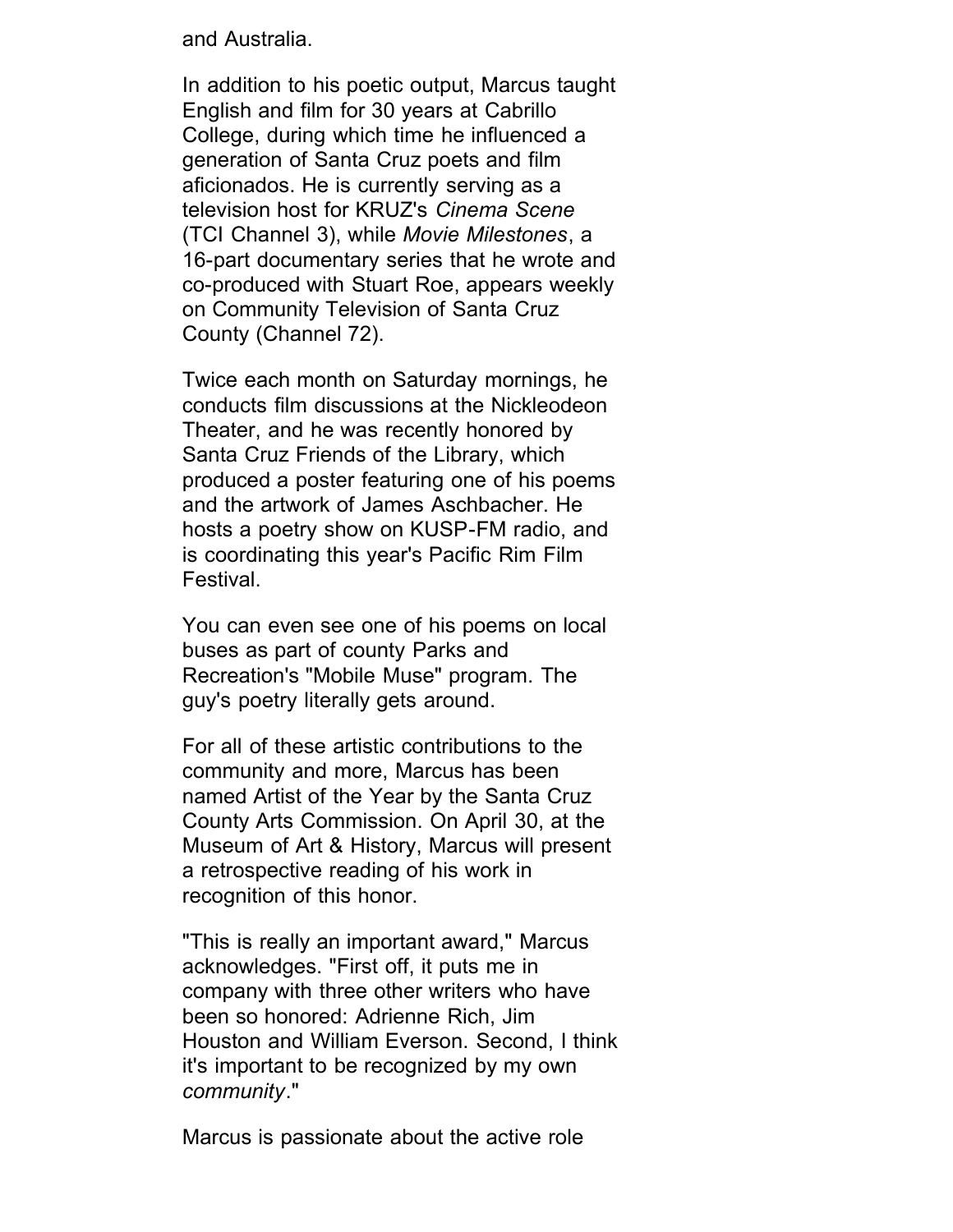that he feels the poet--and poetry--should play in contemporary society. "I want the poet to have a role in community whereby he or she really influences the way things are perceived and therefore the way politics and business take place. ... Poetry should change your life. It should change your spirit. I really liken the poet to the shamans and holy men and prophets in other cultures that have been taken that seriously."

### Pictures in Words

TO UNDERSTAND the poetic vision of Morton Marcus, one must understand his brittle, fragmented and often painful *Catcher in the Rye*-meets-*Studs Lonigan* childhood.

Born in 1936 to Russian-Jewish immigrants in Depression-era Brooklyn, Marcus, by the time he was 3, was shipped off to boarding school, only to be returned home, then shipped off again--a pattern that would be repeated more than a dozen times throughout his youth. He met his father briefly on only two occasions, both times at legal proceedings involving his mother.

"Not only was I constantly the new kid at these damn schools," Marcus recalls emphatically, "I was always the new *Jewish* kid. I either had to get tough and learn to fight or get the shit kicked out of me all the time. So I learned to fight. I got tough."

He also developed a profound sense of compassion: "A lot of the kids who were in my situation continued to get beaten up for their whole fuckin' youth. When I became a fighter and became, really, a guy who went for the throat, I became a defender of all the kids who were always getting bullied."

The acute sense of anomie he felt, the rootlessness, the isolation, also led him to flights of imagination. "I began to talk to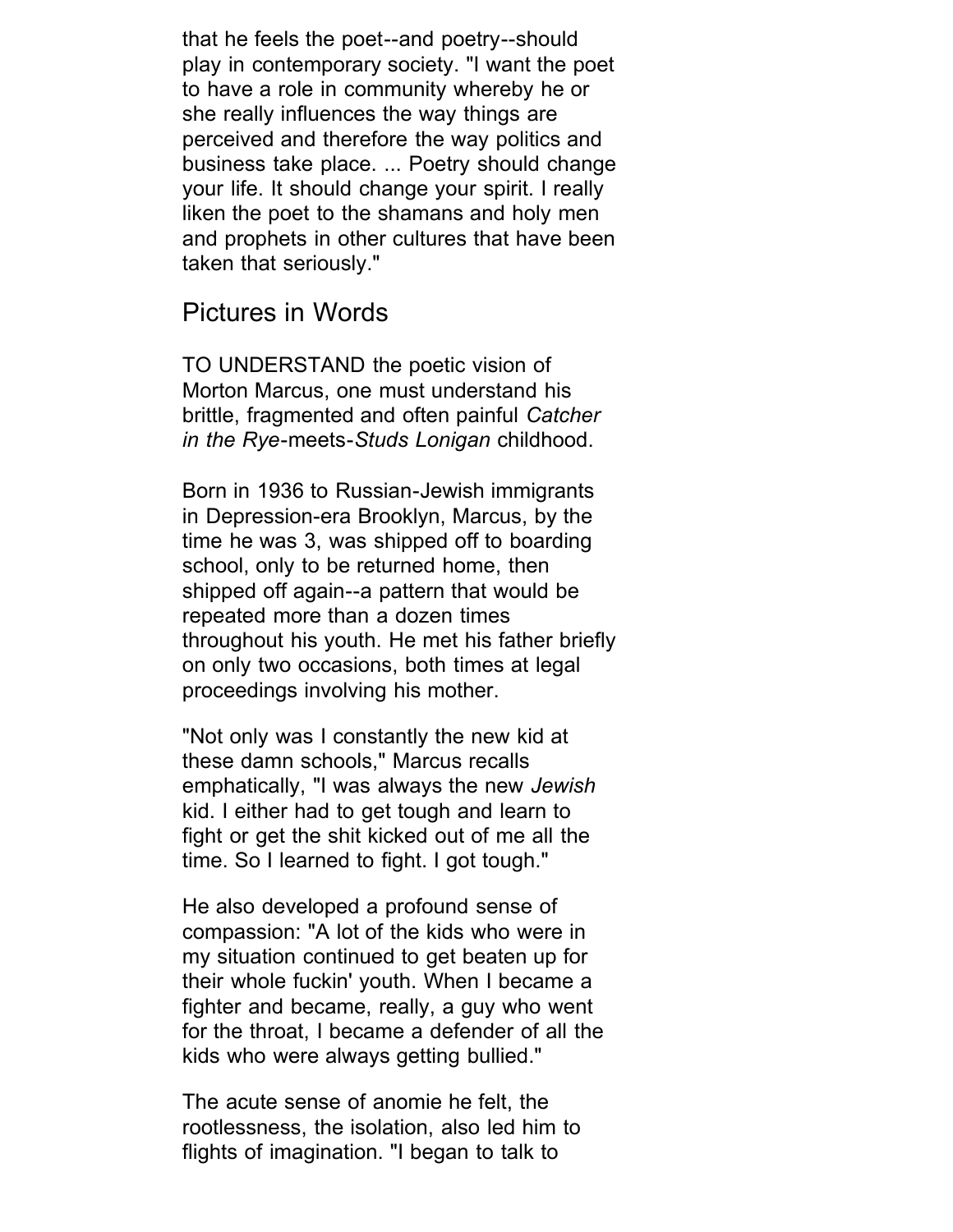myself, and then tell myself stories, and the language of those stories became absolutely fascinating to me. ... I began to draw pictures in words, and that is the source of my poetry."

"I could understand where people were coming from," Marcus continues, "and it seemed to me that is the 'poetic vision'--the vision of being in the situation and yet being able to remove yourself from a situation and understanding what was going on or hopefully thinking I could understand what was going on."

For Marcus, it is a dichotomous vision with dual sides that ultimately fold in on one another. "I mean, when I see two young lovers walking on the beach hand in hand, you know, in the bloom of their first moment of romance, I feel happiness for them, and joy, and I feel tremendous sadness and I start to get teary-eyed. Because I see those hands holding each other, which are not going to be holding each other. And even if they hold each other for 30 or 40 years, they're going to be older hands and that whole thing is going to change in the whole course of life, and I just see this whole huge vision--these endless cycles we seem to be caught in, that Blake talks about. It is my poetic vision. It is a tragic vision which somehow, in my case, suddenly gets infused with absolute comedy."

Marcus says he sees himself and his poetry in the tradition of "the idiot savants and the holy goofs--these people who are clowns and who say profound insightful things about our spiritual life and our physical life and our intellectual life. ... I think it's a very Jewish thing. I really do."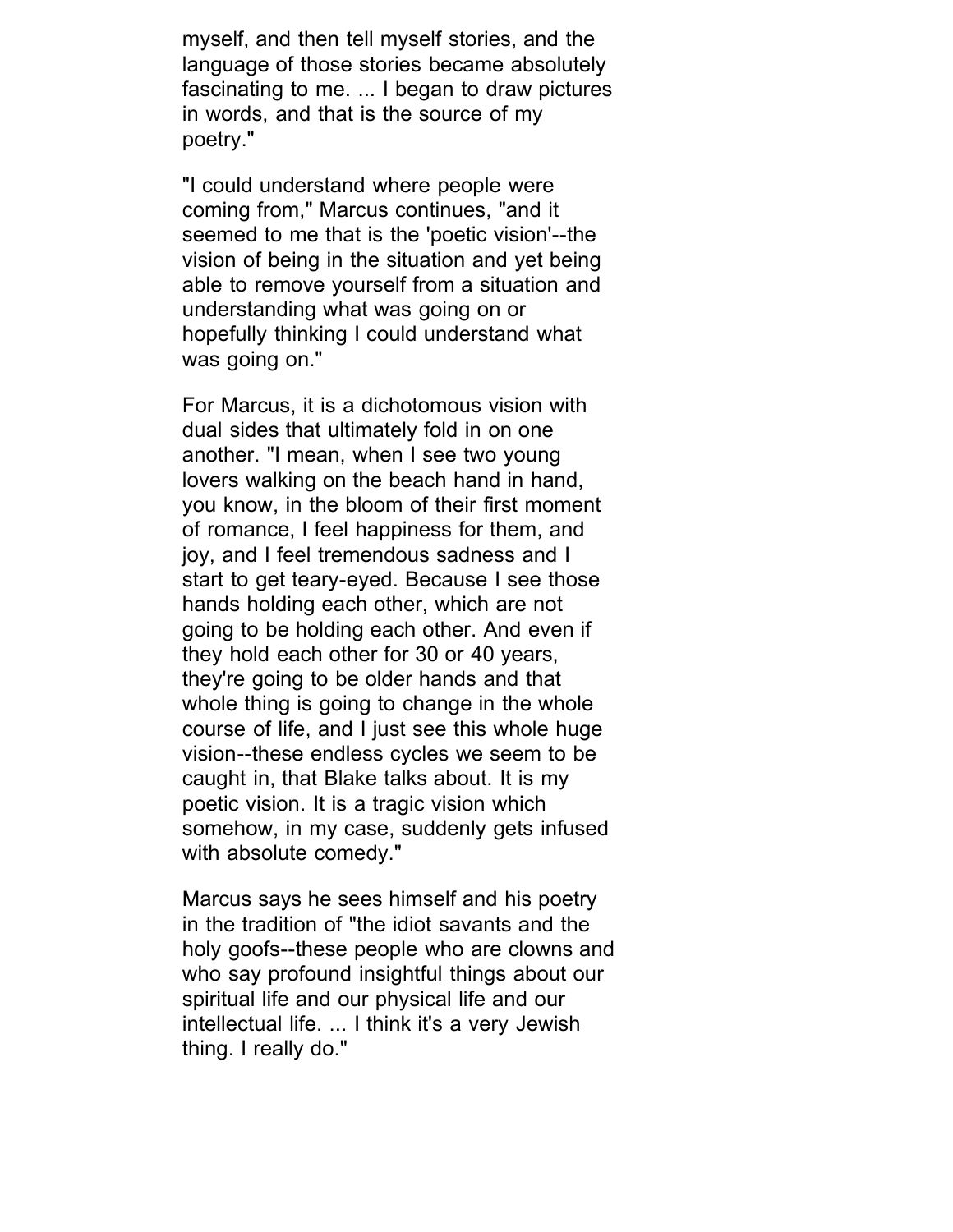

**Poetry in the Air:** A yearbook photo from 1967 shows high school teacher Marcus injecting some high-energy verse into the classroom.

# Cosmic Constellation

DURING HIS EARLY TEENS, Marcus was already something of a streetwise hustler, and he took up boxing (a sport that he still follows with great passion) and basketball, in which he found poetic inspiration.

"John Wooden [the former UCLA basketball coach] has called basketball a 'cosmic constellation,' " he says. "That's how I understood the game even as a kid." Marcus was good enough in the back court to land an athletic scholarship to an upscale prep school. He failed out at the age of 17 with poor grades.

Following a "wild" four-year stint in the Air Force, during which he published his first poetry, Marcus enrolled in 1958 at the University of Iowa, home of the famed Writers Workshops. After winning a Woodrow Wilson Fellowship in 1961, Marcus came west to study in the masters program in creative writing at Stanford, headed by the legendary Wallace Stegner. It was there that he met a cadre of talented and energetic young writers, including the young novelist Jim Houston, who would later encourage Marcus to move to Santa Cruz in 1968.

In the interim, Marcus, who was married (to his first wife, Wilma, still a celebrated theater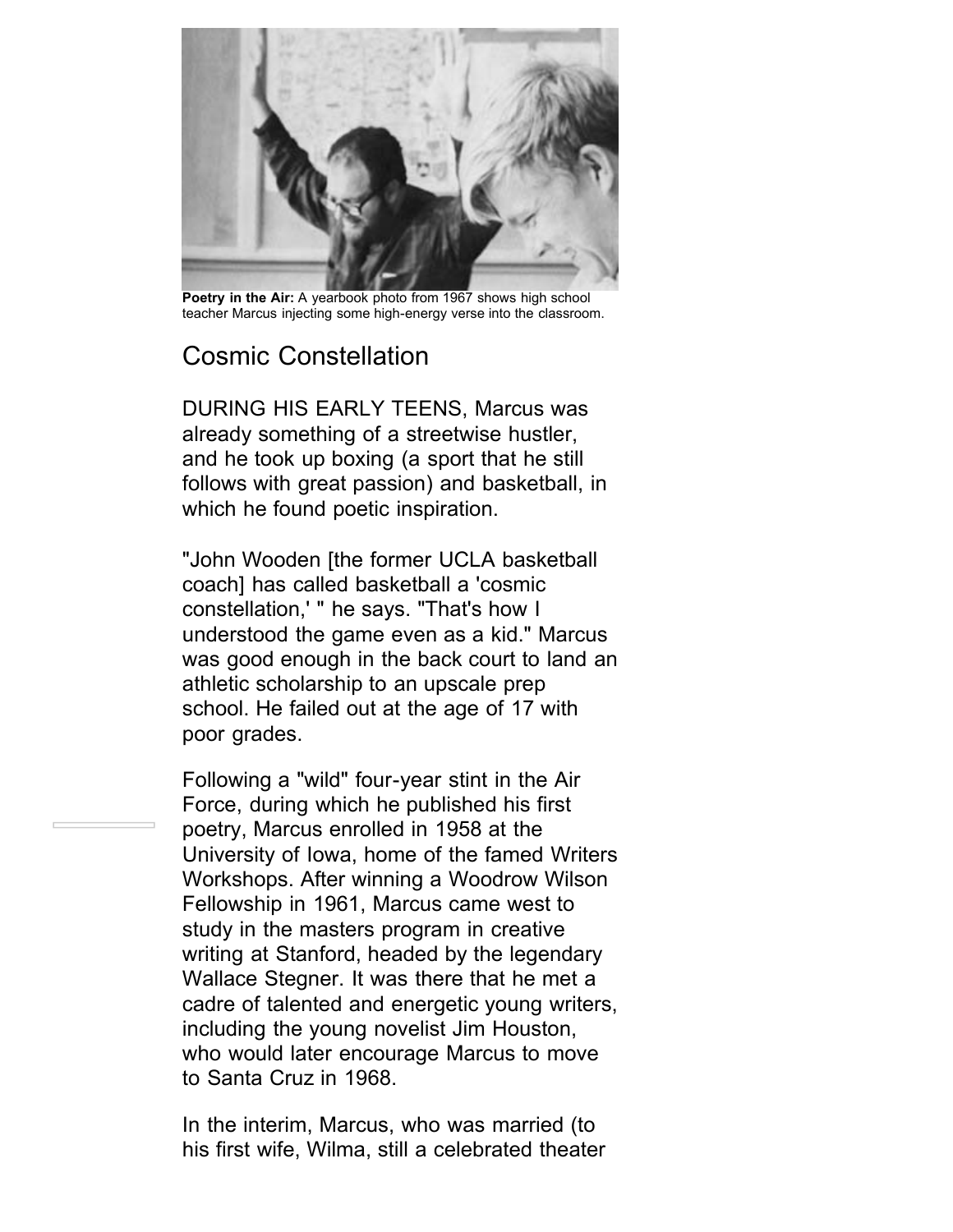arts instructor at Cabrillo) and the father of two children (Jana and Valerie--the latter studies costume design at New York University), took a job teaching high school and coaching basketball in San Francisco. He immediately became active in the political and cultural life of the city, organizing poetry readings and serving as chair of the Artists Liberation Front, which actively opposed the war in Vietnam.

By the time Marcus and his young family moved south to Santa Cruz in 1968, the city was in a period of profound transition. The arrival of the University of California and the emergence of a new counterculture had turned Santa Cruz into a creative mecca.

Marcus settled in and kissed the earth. He founded the Cabrillo Poetry Series, which brought to the local community college some of the most important poets of the era: Allen Ginsburg, Robert Bly, Adrienne Rich, Phillip Levine, Diane DiPrima, Gary Soto, Vasko Popa. He organized readings at local restaurants. And he continued to publish widely: in *The Nation*, *The Chicago Review*, *Kayak*, *The Colorado State Review*.

In 1969, his first book of poetry, *Origins*, was published by George Hitchcock in San Francisco. In an inspired six-month spurt, Marcus had written more than 160 poems focusing on such primal issues as family and death, and Hitchcock was determined to print the best of them.

Constructed in a spare, close-cropped style, this poetry was clearly inspired by the writings of the Czech poet Popa, to whom he dedicated the collection. "There is a strong Slavic connection in these poems, a connection with which I have always strongly identified," Marcus noted.

The success of *Origins* solidified Marcus'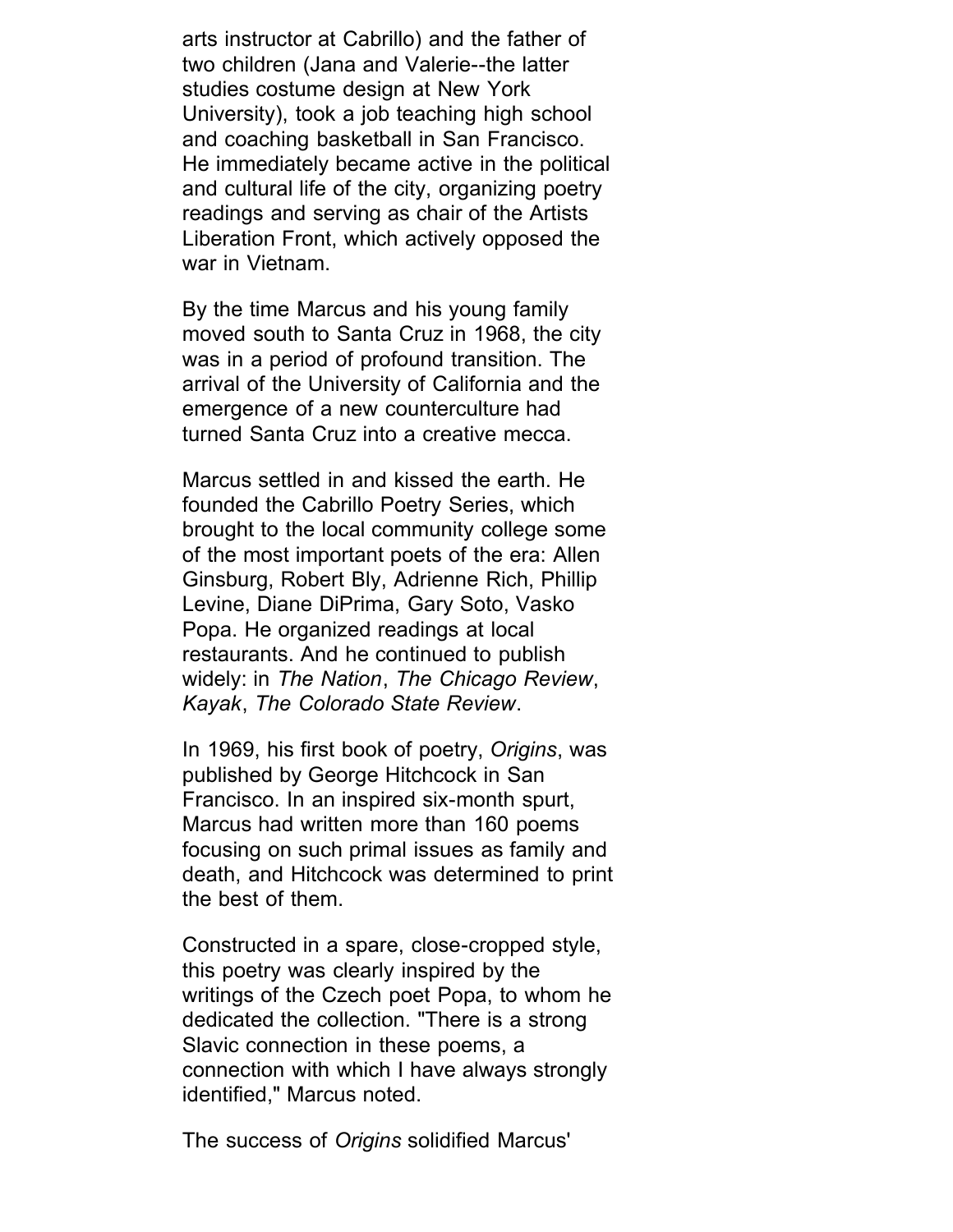reputation as a poet, launched a nationwide reading tour and landed him in the *Young American Poets Anthology*. It was a heady time. Three years later, Noel Young of Capra Press published a pair of collections, *Where the Oceans Cover Us* and *The Santa Cruz Mountain Poems*.

*Where the Oceans Cover Us* actually included some of Marcus' earliest writings dating back to the 1950s, as well as several poems from an unpublished collection, *Toward Certain Divorce*, which chronicled the recent breakup of his marriage. In "Watching Your Gray Eyes" he wrote:

> I remember all those girls opening themselves like books and the back seats of Chevrolets, and realize that what you have of me I received from them, outside bars called *Bloody Bucket*, *Preacher's*, *Hanging Loose*: faces eaten away by fog and rain, names I sometimes never knew

*The Santa Cruz Mountain Poems* (recently republished by the Capitola Book Company) marked yet another shift in Marcus' style and once again reflected an immediate influence- this time Taoism and the poetic traditions of China and Japan. While Marcus' poetry up to this point was saturated with the dramas and tribulations of human life, *The Santa Cruz Mountain Poems* centered on the spiritual world of nature:

> Dawn. The stones lean toward the sun. They rise from their haunches. From everywhere in the meadow they drag themselves out of their weights, lifting in unison like an exhaled breath.

The sudden fluctuations in style and content, however, left some reviewers perplexed. The poet who had crafted the Slavic-influenced *Origins* had seemingly no relationship to the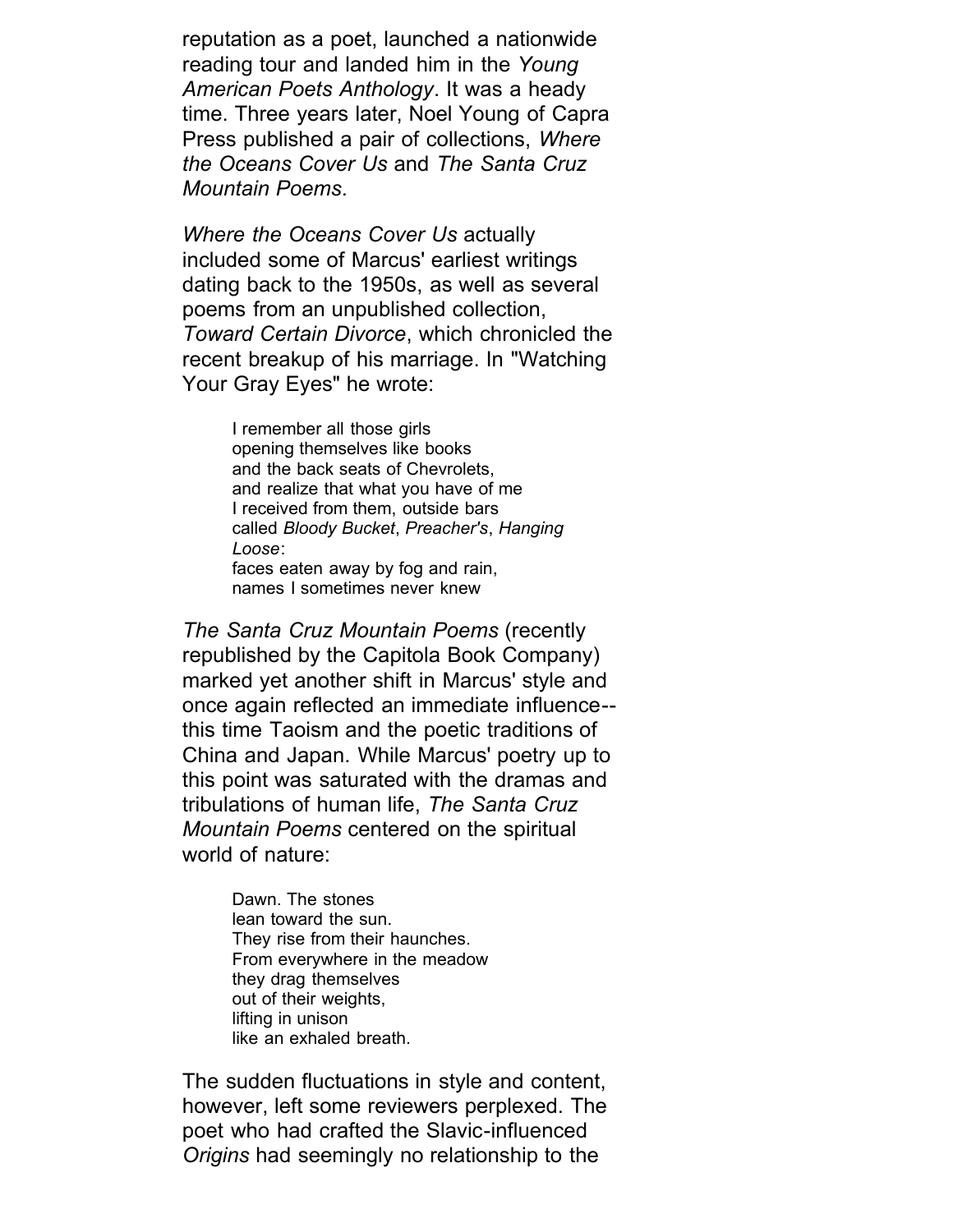Taoist *Santa Cruz Mountain Poems*. The reaction also did nothing to enhance his literary reputation.

"I remember when I had this huge tour in 1970 across the United States," Marcus recalls. "What happened on that tour was that I was writing nature poems. Those are the poems that I read, and I mean, editors, poets who loved my earlier work, they just said, 'Geez, um and ah,' after the readings. I mean, they couldn't even look at me. You know, like, 'That's not why we like your poetry; we like the jocular, ironic, satirical poet of *Origins*, you see,' and I said, 'Well, this is *not* what I'm doing now.' "

### Each Dawn a Bird

THE CREATIVE OUTPUT slowed down for much of the next decade as Marcus focused on his teaching duties at Cabrillo. "I had so many papers to correct," he says. "Cabrillo had taken me over. I was experimenting with new courses. It was so much preparation. It was so much giving myself to others."

In 1977, a small, local publisher, Jazz Press, came out with a volume of prose poems, *Armies Encamped in the Fields*, which was illustrated by Santa Cruz artist Futzie Nutzle. Jazz Press also published, in 1980, *Big Winds, Glass Mornings, Shadows Cast by Stars*, a collection of his work over the past eight years. It included a moving elegy dedicated to his two daughters:

> Remember that today is forever, each dawn a bird, and that this bird, whether pink or gray, has flown around the back of your lives and returns each day to be filled with everything you are and want to be and will become.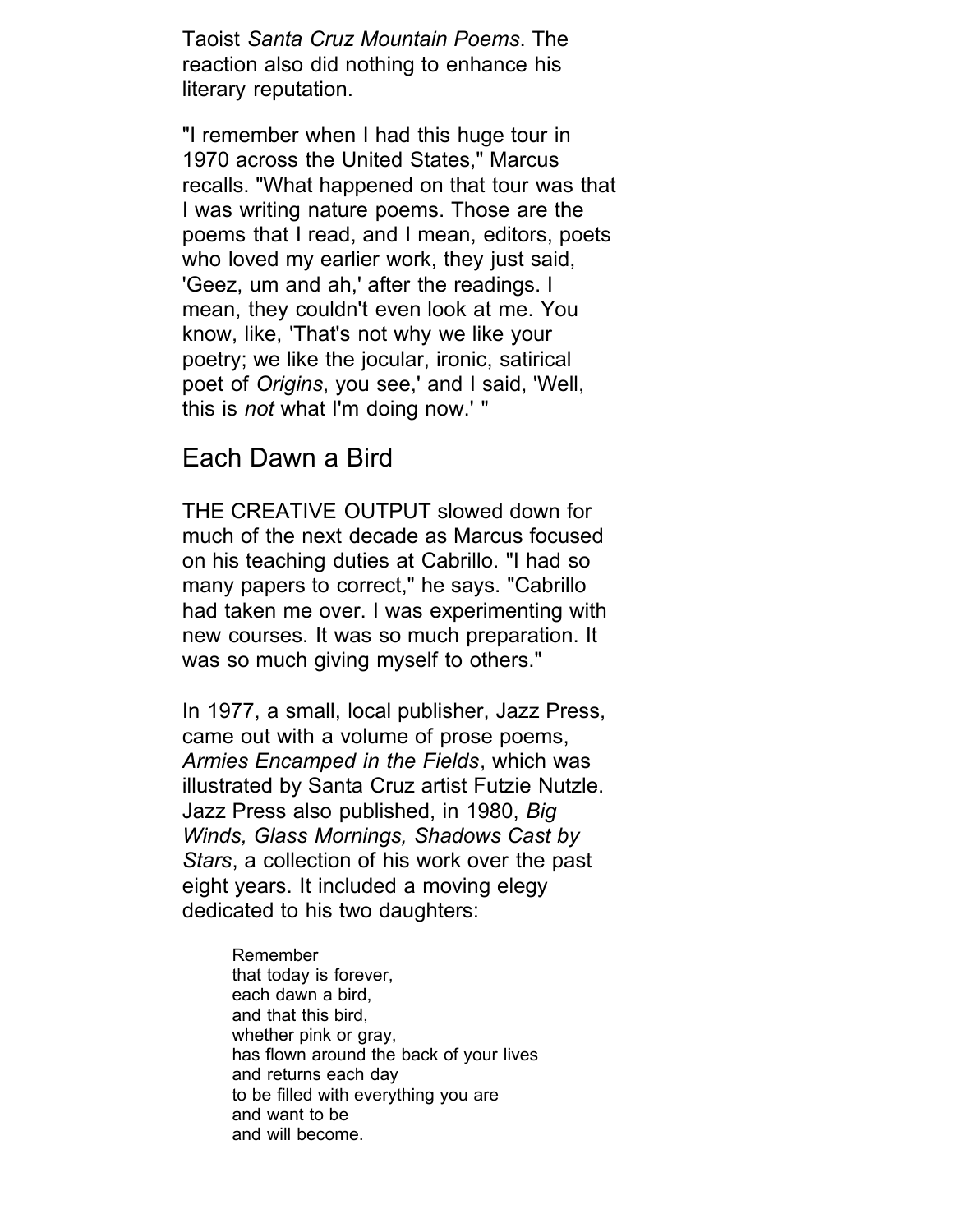By 1980, Marcus was switching literary gears again, this time spinning a popular spy thriller titled *The Brezhnev Memo*. The new decade also marked the beginning of a new relationship for Marcus--with Santa Cruz native Donna Mekis, now an administrator at Cabrillo College, and her young son, Nicholas Galli. Mekis' family roots stretch back to the Yugoslavian community in Watsonville and to the Konavle Valley in southern Croatia. It was a powerful bond for Marcus, providing him with a sense of stability--and rootedness--that had eluded him since his divorce.

"What I was really looking for all those years was someone who I could share a rapport with and who I could share being with. She's my best friend, as well as my lover-wife, but she is also a person of enormous honesty and integrity. It is because she is an independent human being who has gotten a career of her own and has forged on through travails in her own life that has made her the person who's so important to me--whom I respect and love so much."

Perhaps in response to this revived sense of family, Marcus embarked on a series of poems that became *Portraits From a Scrapbook of Immigrants*, a powerful collection that returns to the seminal themes of *Origins*, but in a more personal and character-driven fashion. The book, which went through several rewrites over a grueling seven-year period, marked a personal triumph for Marcus and includes some of his most accomplished poetry.

His creative juices flowing once again, Marcus became obsessed with the history of film. In 1987, he began work on a 1,000-page manuscript, *Movie Milestones*, that served as the script outline for his documentary series but which Marcus has yet to complete. "Call it a work in progress," he says.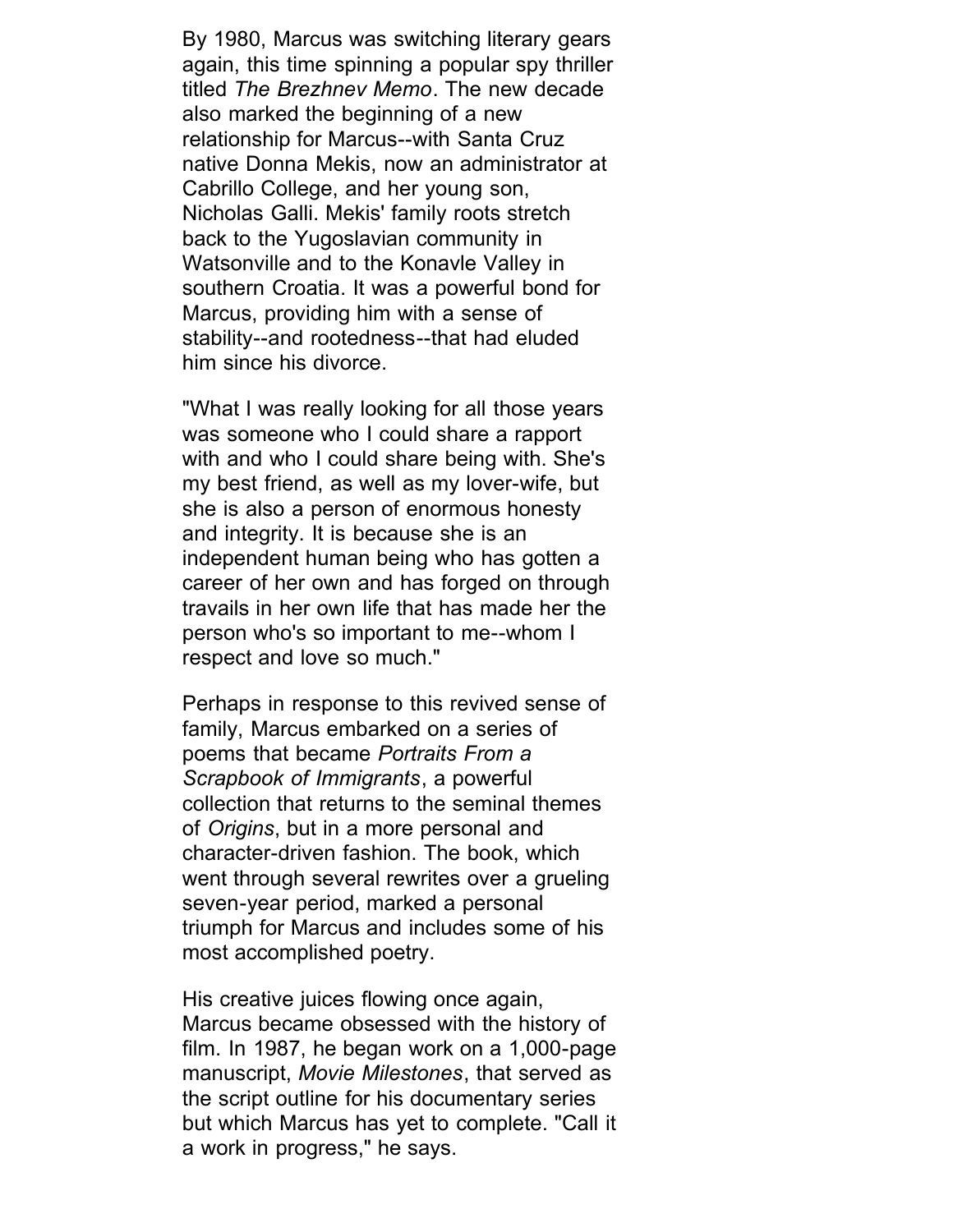With a pattern of circling back on his career, in the early 1990s Marcus began experimenting once again with prose poems- as he had during the era leading up to *Armies Encamped*. The result was *When People Could Fly*, an archetypal exploration into Marcus' imagination that serves as modernday myth and folk tale.

"When I came back to the prose poem, I knew one thing that I was doing: I was getting away from the tyranny of the line. It allowed it to be opened up to these wacko changes of thought that come with me all the time. That is what happens in the prose poem. Suddenly I'm over here, and I'm way over here and then I come back and I join both of them together or I go off in a totally different angle. It is so delightful to be able to engage that and yet keep my discipline so strict. I must say I have never felt the freedom, or the power, that I do now in the prose poem."

The results of these recent endeavors have been so successful that literary critic Alan Cheuse has dubbed Marcus "the godfather" of the prose poem.

### Dancing Bear

AS MARCUS CELEBRATES his 62nd year, he remains creatively vital and decidedly productive. A dancing-bear of a man, with broad shoulders and a purposeful stride, he is nonetheless capable of delightful frivolity and outbursts of joy. And then he can turn deadly serious.

As we sit in his cluttered second-story study one afternoon in early spring, I ask him what it is that kept him going.

"I think artists are obsessed with leaving something after they're dead," he declares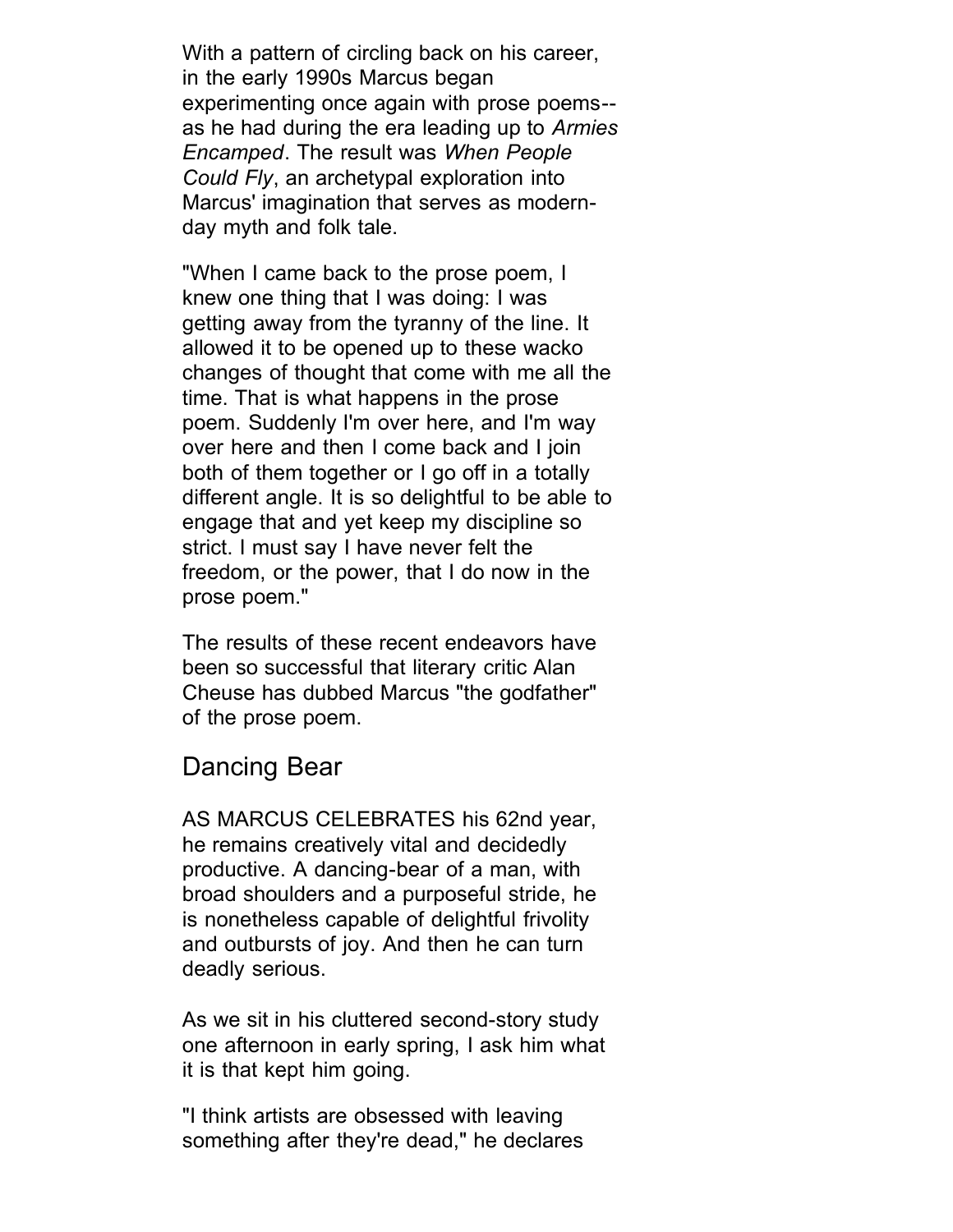somberly. "I really do. What keeps me going, you know, and it's really a love-hate thing, I mean, I got to say, I am really obsessed with death, and though I see the whole continuum of life and all that, I just--I really hate to say- it's bad news at the end. But I do love life. And so I put my head down and do the work."

Whether he will continue to create in the prose-poem form for the rest of his career, he isn't sure.

"I consciously pursue a different style or a different approach to my work," he says. "I think it keeps you from getting too comfortable, from not pushing yourself. So I don't get locked in. I've described this as like a painter going through a phase--you know, Picasso in his Blue Phase--and that's to keep it regenerated and ever new and hopefully even keep my subject matter new and different, though I can see the same themes coming up over and over again."

I remind him of Robert Frost's observation that most American writers never write anything of importance after the age of 40.

"When do you run out of this vitality? When do you run out of the imagination? I hope that never happens. I hope I come to life fresh and new, because what it's about for a writer, what it's about for an artist is not the afterlife, it is *this* life. It is the world around us- socially, politically, spiritually--it is *while we're here.* It is the skunk cabbage of human experience--and that's all that concerns me."

Morton Marcus will present a retrospective reading of his work April 30 at 7:30pm at the Museum of Art & History, 705 Front St., Santa Cruz.

Writer and filmmaker Geoffrey Dunn is the author of *Santa Cruz Is in the Heart* and director of the documentaries *Miss? or Myth?* and *Dollar a Day, Ten Cents a Dance*. He is currently a lecturer at UCSC and executive director of Community Television of Santa Cruz.